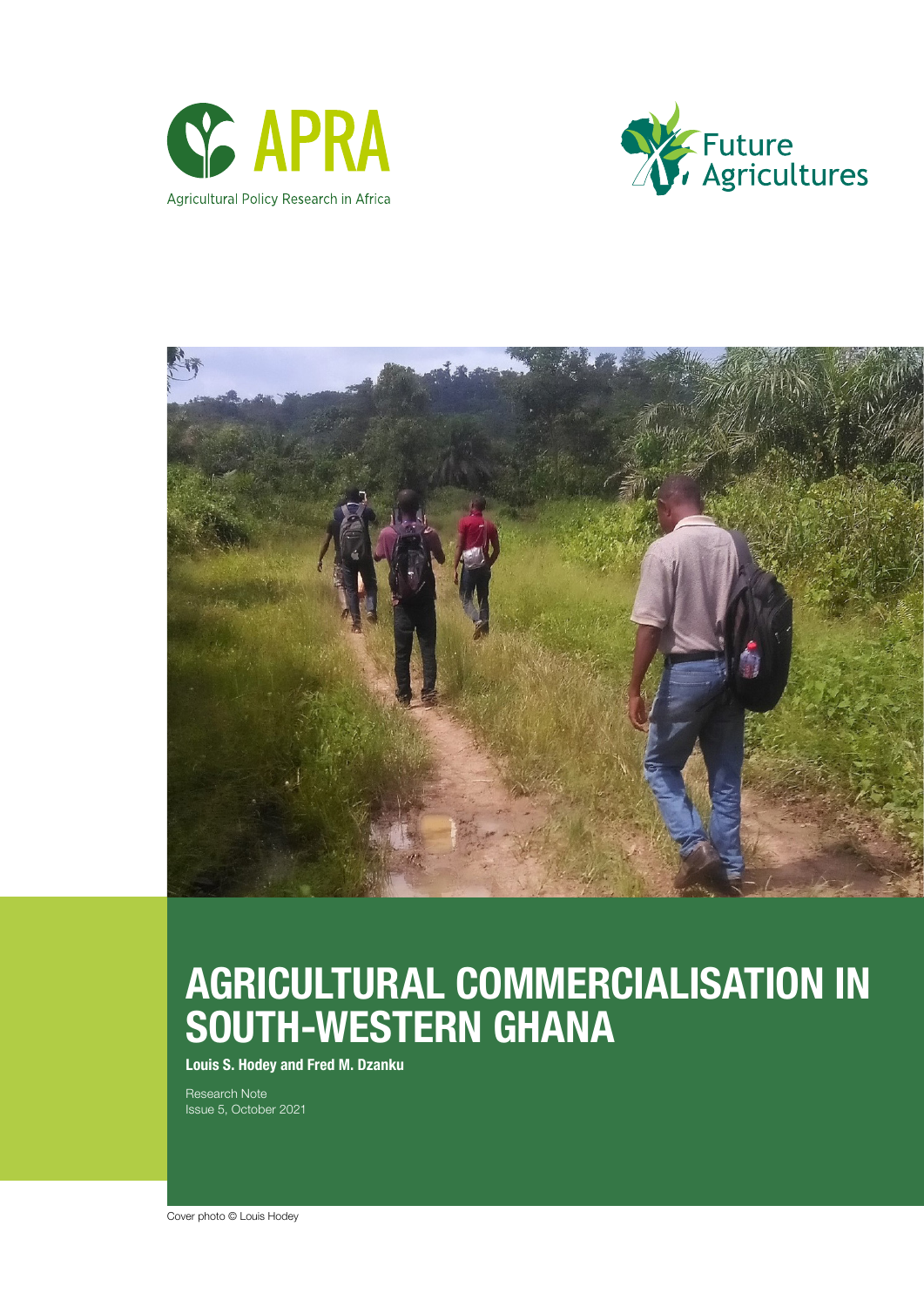## *1. Introduction*

The Agricultural Policy Research in Africa (APRA) study in Ghana consists of three work streams. This report contains results of the analyses of Work Stream 1 (WS1) baseline and endline survey datasets for Ghana. Baseline and endline data were collected in November/December 2017 and November/December 2019 respectively.

Oil palm commercialisation arrangements and outcomes are the focus of WS1 in Ghana. Case studies have been carried out in two districts – Ahanta West and Mpohor – in Western Region. This report highlights the changes between 2017 and 2019 for five APRA indicators, including agricultural commercialisation (input and output), employment, poverty (income, subjective poverty and household asset ownership), food security and women empowerment. We grouped households into four oil palm commercialisation channels in our analysis – Norpalm Ghana Ltd (NGL), Benso Oil Palm Plantation (BOPP), B-BOVID, and an independent channel (this includes those selling directly to the market, selling to small-scale processors, and those processing their own output). NGL and BOPP are two of Ghana's 'big four' oil palm companies, while B-BOVID is a medium-scale producer.

Based on a t-test of differences, between baseline and endline means of the key indicators, we find that except for the quantity of chemical fertiliser used per hectare, generally, input commercialisation has not changed significantly between 2017 and 2019. Even for quantity of fertiliser used per hectare, only farmers engaged in the NGL and B-BOVID channels reported significant changes. Further, our results show that though there is no significant change in the overall household commercialisation index, the oil palm commercialisation index significantly increased in the study area between 2017 and 2019. Similarly, we find

significant increases in the share of land devoted to oil palm, and the share of land devoted to non-food cash crops. Generally, poverty indicators have revealed a significant decline in poverty among oil palm farmers in the study area. Further, though there was no significant change in household dietary diversity, there was some improvement in the food security situation. Indeed, the incidence of moderate or severe food insecurity declined significantly, yet the minimum dietary diversity for women declined. On employment indicators, we find significant increases in the imputed remuneration for household farm workers, and the yearly returns to regular employment. We find no significant change in women empowerment indictors, however, in the study area between 2017 and 2019.

## *2. Data and changes in key APRA indicators*

Baseline and endline data were collected in oil palm producing communities across the Ahanta West and Mpohor districts of Ghana's Western Region in November/December 2017 and November/ December 2019.

Using the t-test of differences in means, we analysed the changes between baseline and endline APRA indicators – agricultural commercialisation (input and output), employment, poverty (income, subjective poverty and household asset ownership), food security and women empowerment.

## 2.1. Agricultural commercialisation

The agricultural commercialisation indicators were broadly categorised into input commercialisation and output commercialisation indicators. First, the input commercialisation indicators included value of

| <b>Commercialisation channel</b> | 2017    | 2019    | <b>Total</b> |
|----------------------------------|---------|---------|--------------|
| <b>NGL</b>                       | 100     | 98      | 198          |
|                                  | (13.8)  | (12.2)  | (13.0)       |
| <b>BOPP</b>                      | 140     | 125     | 265          |
|                                  | (19.3)  | (15.6)  | (17.4)       |
| <b>B-BOVID</b>                   | 79      | 111     | 190          |
|                                  | (10.9)  | (13.8)  | (12.4)       |
| Independent                      | 406     | 468     | 874          |
|                                  | (56.0)  | (58.4)  | (57.2)       |
| Total                            | 725     | 802     | 1,527        |
|                                  | (100.0) | (100.0) | (100.0)      |

## Table 1: Distribution of sample across four oil palm commercialisation channels, 2017 and 2019

Note: Figures in parentheses are cell percentages.

Source: Authors' own, based on APRA-Ghana WS1 data, 2017 and 2019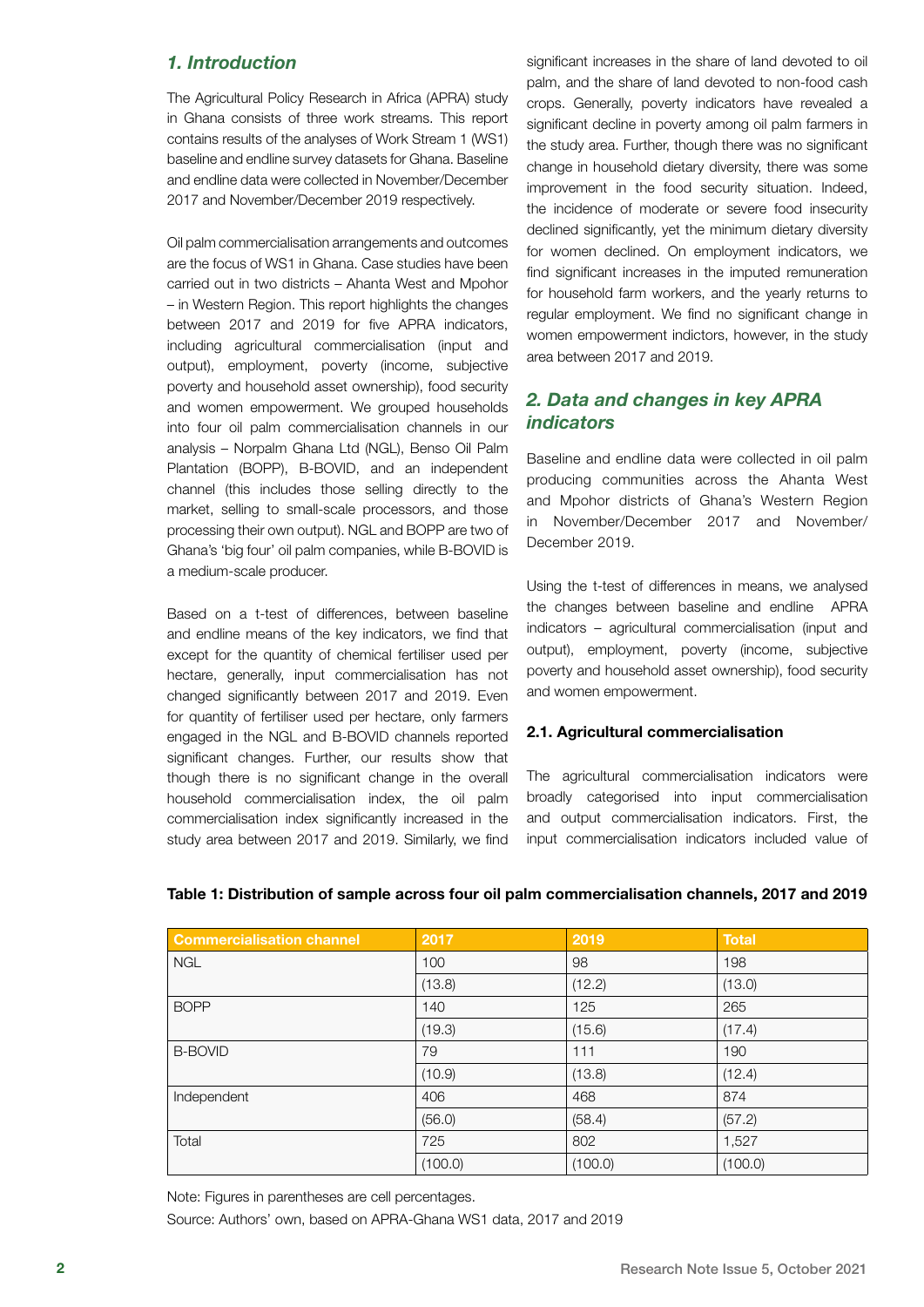purchased inputs, purchased inputs per hectare, the use of chemical fertiliser, quantity of chemical fertiliser used per hectare, the use of hired labour, and the cost of hired labour used. Generally, we find no significant changes in the input commercialisation indexes between 2017 and 2019 in the study area. The only exception is chemical fertiliser used per hectare which recorded an increase from 19.95 kg/ha in 2017 to 24.42 kg/ha in 2019 (Table 1 and Table 2). Among the four commercialisation channels, farmers engaged in the NGL and B-BOVID channels reported increases in chemical fertiliser used per hectare and a significant increase in purchased input per hectare.

The output commercialisation indicators included the household commercialisation index, purely commercialised households, the oil palm commercialisation index, oil palm's contribution to household commercialisation, cocoa's contribution to household commercialisation, the share of land devoted to non-food crops, and the share of land devoted to oil palm. Though we find no significant change in the household commercialisation index for the overall sample, significant differences were seen for farmers engaged in the BOPP and independent channels. Next, we find significant increases in the number of purely commercialised households, the oil palm commercialisation index, the share of land devoted to oil palm, and the share of land devoted to non-food cash crops. Specifically, the index of purely commercialised households increased from 0.34 in 2017 to 0.46 2019, the overall oil palm commercialisation index increased by 4.0 percentage points over the period, and the share of land devoted to oil palm and the share of land devoted to non-food cash crops respectively increased by 3.9 and 19.1 percentage points (Table 1 and Table 2). Across the commercialisation channels, only farmers engaged in the B-BOVID channel showed significant increases in the oil palm commercialisation index.

### 2.2. Poverty

The key indicators used to measure household poverty status are the money metric indicators (per capita net income and the poverty headcount ratio), the asset index (composite assets, productive assets, consumer assets, housing and services assets), and the subjective poverty index (subjective poverty headcount ratio and the subjective poverty index). We find that respectively, the per capita net income (PPP US\$/capita) and the per capita net income (PPP US\$/adult equivalent) significantly increased by 484.50 and 298.38 between 2017 and 2019 in the study area. Similarly, poverty headcount ratio at US\$1.90 (PPP/capita/day) and the poverty headcount ratio at US\$1.90 (PPP/adult equivalent/day) significantly declined between 2017 and 2019 by -0.09 and -0.05 respectively. Across the output commercialisation channels, farmers engaged in

the NGL and independent channels recorded significant increases in per capita net income. Among the household asset indicators, the composite asset index and the consumer asset index significantly increased over the period by 0.017 and 0.019 respectively. Overall, the subjective poverty index declined from 0.486 to 0.312 between 2017 and 2019 (Table 1 and Table 2). Compared to their counterparts in the other output commercialisation channels, farmers in the NGL and BOPP channels showed significant declines in the subjective poverty index.

#### 2.3. Food security

We used the dietary diversity score (minimum dietary diversity for women and household dietary diversity), and the food insecurity experience scale, to measure household food security status. First, we find that minimum dietary diversity for women significantly declined from 0.18 to 0.16 between 2017 and 2019 (Table 1 and Table 2). Among the commercialisation channels, only farmers engaged in the NGL and independent channels reported declines in women dietary diversity. Second, the incidence of moderate or severe food insecurity declined significantly from 0.52 to 0.37 over the period. However, this finding differed markedly between the commercialisation channels. Specifically, only households in the B-BOVID and independent channels experienced significant declines in moderate and severe food insecurity between 2017 and 2019.

#### 2.4. Employment

The employment indicators in the study include days worked on the farm per family farm worker, imputed remuneration for household farm workers, total farm labour days per hectare, hired labour share of farm labour per hectare, returns to labour, yearly returns to regular employment, and yearly returns to self-employment. Our results show that for all the commercialisation channels, the imputed remuneration for household farm worker increased significantly over the period. Overall, there was an increase by US\$334.19 between 2017 and 2019. Additionally, the yearly returns to regular employment increased by US\$72.09 over the period. Among the commercialisation channels, households in the NGL and BOPP channels reported significant increases in the yearly returns to regular employment by US\$68.75 and US\$495.57 respectively (Table 1 and Table 2).

#### 2.5. Women empowerment

Plot management, input use, crop sale, and crop revenue use decisions of women relative to men are the key indicators used to determine the level of women empowerment in the study. Our results do not point to any significant change in women empowerment across the various channels of output commercialisation over the period (Table 1 and Table 2).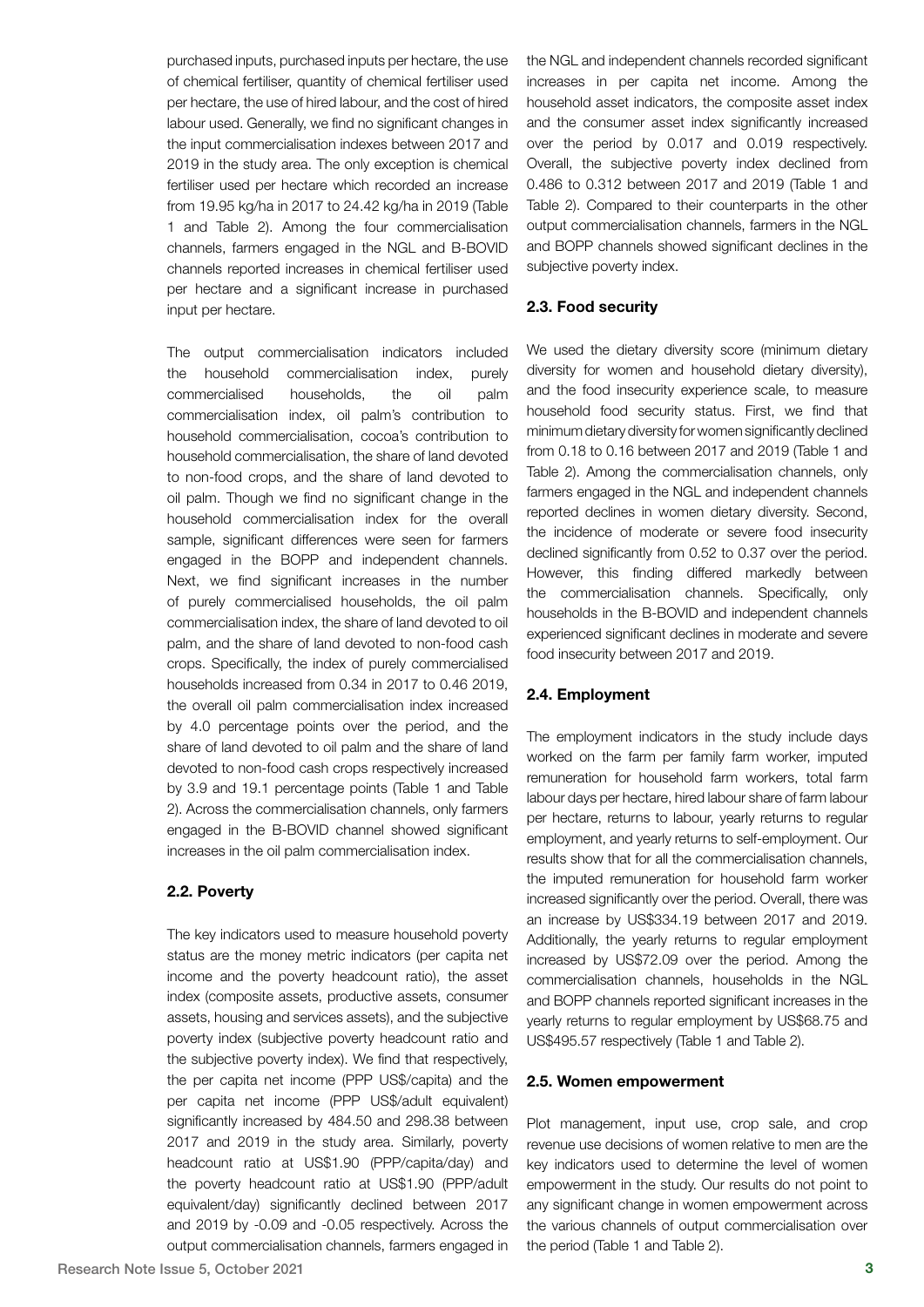|       | :<br>;                                                                               |
|-------|--------------------------------------------------------------------------------------|
|       |                                                                                      |
|       | ֦֖֪֪֪֪֦֪֪֪֦֖֛֪֪֛֪֪֛֖֛֪֪֦֧֚֚֚֚֚֚֚֚֚֚֚֚֚֚֝֝֝֝֝֝֝֝֝֝֝֝֝֬֝֝֟֝֬֝֓֟֝֓֝֝                    |
|       |                                                                                      |
|       |                                                                                      |
|       |                                                                                      |
|       | ֧֧֦֧֧֧֦֧֚֚֚֚֚֚֚֓֕֘֝֬֓֓֓֝֬֓֓֝֬֝֬֓֓֝֬֝֓<br>֧֪֪֪֪֧֧֧֧֧֚֚֚֚֚֚֚֝֝֩֩֓֟֩֩֓֓֟֬֝֬֝֬<br>֧֧֧֝֩֩ |
|       |                                                                                      |
|       | <br> <br>                                                                            |
|       |                                                                                      |
|       |                                                                                      |
|       |                                                                                      |
|       |                                                                                      |
|       |                                                                                      |
|       |                                                                                      |
|       |                                                                                      |
|       |                                                                                      |
|       |                                                                                      |
|       |                                                                                      |
|       |                                                                                      |
|       |                                                                                      |
|       |                                                                                      |
|       |                                                                                      |
|       |                                                                                      |
|       |                                                                                      |
|       |                                                                                      |
|       |                                                                                      |
|       |                                                                                      |
|       |                                                                                      |
|       |                                                                                      |
|       |                                                                                      |
|       |                                                                                      |
|       |                                                                                      |
|       |                                                                                      |
|       |                                                                                      |
|       |                                                                                      |
|       |                                                                                      |
|       |                                                                                      |
|       |                                                                                      |
|       |                                                                                      |
|       |                                                                                      |
|       |                                                                                      |
|       |                                                                                      |
|       |                                                                                      |
|       |                                                                                      |
|       |                                                                                      |
|       | <br> <br> <br>                                                                       |
|       |                                                                                      |
|       |                                                                                      |
|       |                                                                                      |
|       |                                                                                      |
|       |                                                                                      |
|       |                                                                                      |
|       |                                                                                      |
|       |                                                                                      |
|       |                                                                                      |
|       |                                                                                      |
|       |                                                                                      |
|       |                                                                                      |
|       |                                                                                      |
|       |                                                                                      |
|       |                                                                                      |
|       |                                                                                      |
|       |                                                                                      |
|       |                                                                                      |
|       |                                                                                      |
|       |                                                                                      |
|       |                                                                                      |
|       |                                                                                      |
|       |                                                                                      |
|       |                                                                                      |
|       | ֚֚֚֬                                                                                 |
| ֚֚֚֚֬ |                                                                                      |
|       |                                                                                      |
|       |                                                                                      |
|       |                                                                                      |
|       | <br> <br> <br> <br>י<br>י                                                            |

|                                                                |        | 니      |           |           | $\frac{d}{dz}$ |               |         | <b>BOPP</b> |           |                    | B-BOVID |           |        | Independent |           |
|----------------------------------------------------------------|--------|--------|-----------|-----------|----------------|---------------|---------|-------------|-----------|--------------------|---------|-----------|--------|-------------|-----------|
| <b>Indicator</b>                                               | 2017   | 2019   | Change    | $201$ $7$ | 2019           | <b>Change</b> | 2017    | 2019        | Change    | $201$ <sup>7</sup> | 2019    | Change    | 2017   | <b>2019</b> | Change    |
| Input commercialisation indicators                             |        |        |           |           |                |               |         |             |           |                    |         |           |        |             |           |
| Purchased input (US\$)                                         | 576.12 | 570.04 | $-6.08$   | 435.10    | 887.83         | 452.74        | 830.67  | 597.80      | $-232.87$ | 486.07             | 409.75  | $-76.32$  | 517.38 | 530.52      | 13.15     |
| Purchased input per hectare (US\$/ha)                          | 422.24 | 235.52 | $-186.71$ | 76.09     | 222.07         | 145.98        | 288.60  | 269.37      | $-19.23$  | 450.22             | 530.34  | 80.12     | 557.83 | 162.40      | $-395.43$ |
| Chemical fertiliser use (1/0)                                  | 0.21   | 0.23   | 0.02      | 0.30      | 0.27           | $-0.04$       | 0.19    | 0.23        | 0.04      | 0.20               | 0.22    | 0.02      | 0.19   | 0.22        | 0.03      |
| Chemical fertiliser (kg/ha)                                    | 19.95  | 24.42  | 4.47      | 11.40     | 16.65          | 5.25          | 13.50   | 14.10       | 0.60      | 12.90              | 11.10   | $-1.80$   | 5.13   | 5.98        | 0.85      |
| Hired labour (1/0)                                             | 0.63   | 0.61   | $-0.02$   | 0.56      | 0.55           | $-0.02$       | 0.77    | 0.72        | $-0.05$   | 0.46               | 0.56    | 0.10      | 0.62   | 0.60        | $-0.02$   |
| Value of labour hired (US\$)                                   | 537.81 | 476.03 | $-61.78$  | 428.87    | 540.64         | 11.77         | 715.10  | 541.61      | $-173.49$ | 546.05             | 338.76  | $-207.29$ | 477.50 | 472.55      | $-4.95$   |
| Output commercialisation indicators                            |        |        |           |           |                |               |         |             |           |                    |         |           |        |             |           |
| Household commercialisation index (HCI)<br>(%)                 | 80.33  | 78.81  | $-1.52$   | 0.373     | 85.63          | 85.38         | $-0.25$ | 0.950       | 83.06     | 89.34              | 6.28    | 0.038     | 75.08  | 83.85       | 8.77      |
| Purely commercialised household (1/0)                          | 0.34   | 0.46   | 0.12      | 0.000     | 0.58           | 0.48          | $-0.09$ | 0.227       | 0.27      | 0.65               | 0.38    | 0.000     | 0.39   | 0.51        | 0.12      |
| Oil palm commercialisation index (%)                           | 87.03  | 91.23  | 4.20      | 0.001     | 88.68          | 93.79         | 5.11    | 0.120       | 85.23     | 89.63              | 4.40    | 0.227     | 85.04  | 94.11       | 9.08      |
| Oil palm's contribution to HCI (%)                             | 70.97  | 71.85  | 0.89      | 0.662     | 0.72           | 0.73          | 0.02    | 0.742       | 56.62     | 58.10              | 1.47    | 0.759     | 67.80  | 71.30       | 3.51      |
| Cocoa's contribution to HCI (%)                                | 13.28  | 10.78  | $-2.50$   | 0.603     | 1.71           | 1.09          | $-0.62$ | 0.136       | 37.42     | 34.85              | $-2.57$ | 0.540     | 15.21  | 13.98       | $-1.23$   |
| Share of land to oil palm (%)                                  | 69.11  | 72.98  | 3.87      | 0.012     | 67.49          | 76.31         | 8.81    | 0.043       | 55.37     | 55.55              | 0.18    | 0.966     | 68.84  | 70.19       | 1.35      |
| Share of land to non-food cash crops (%)                       | 74.20  | 80.78  | 19.11     | 0.000     | 55.32          | 74.43         | 19.11   | 0.000       | 82.16     | 83.08              | 10.25   | 0.044     | 65.77  | 76.02       | 10.25     |
| Employment indicators                                          |        |        |           |           |                |               |         |             |           |                    |         |           |        |             |           |
| Days worked on farm per family farm<br>worker                  | 41.70  | 43.40  | 1.70      | 34.31     | 32.89          | $-1.42$       | 61.18   | 57.22       | $-3.96$   | 34.46              | 37.42   | 2.96      | 41.49  | 76.09       | 34.60     |
| Imputed remuneration of household farm<br>labour (US\$/worker) | 504.85 | 649.21 | 144.36    | 334.19    | 396.95         | 62.76         | 956.93  | 1102.19     | 145.26    | 437.57             | 517.83  | $-400.15$ | 324.28 | 810.67      | 486.39    |
| Total farm labour days per hectare                             | 39.45  | 43.70  | 4.25      | 35.65     | 31.90          | $-3.75$       | 40.85   | 42.38       | 1.53      | 43.11              | 57.80   | 14.69     | 40.88  | 48.19       | 7.31      |
| Hired labour share of farm labour per<br>hectare               | 0.22   | 0.24   | 0.02      | 0.25      | 0.27           | 0.02          | 0.24    | 0.38        | 0.14      | 0.16               | 0.21    | 0.05      | 0.21   | 0.18        | $-0.03$   |
| Returns to labour (US\$/worker)                                | 502.84 | 548.48 | 45.64     | 554.38    | 561.74         | 7.36          | 832.00  | 854.44      | 22.44     | 295.58             | 338.76  | 43.18     | 326.96 | 442.02      | 115.06    |
| Yearly returns to regular employment (US\$/<br>worker)         | 914.37 | 986.46 | 72.09     | 759.73    | 828.48         | 68.75         | 1336.70 | 1832.27     | 495.57    | 1146.79            | 1201.83 | 55.04     | 759.56 | 783.03      | 23.47     |
| Yearly returns to self-employment (US\$/<br>worker)            | 595.79 | 542.60 | $-53.19$  | 496.50    | 469.22         | $-27.28$      | 623.57  | 648.22      | 24.65     | 521.94             | 838.76  | 316.82    | 598.32 | 880.38      | 282.06    |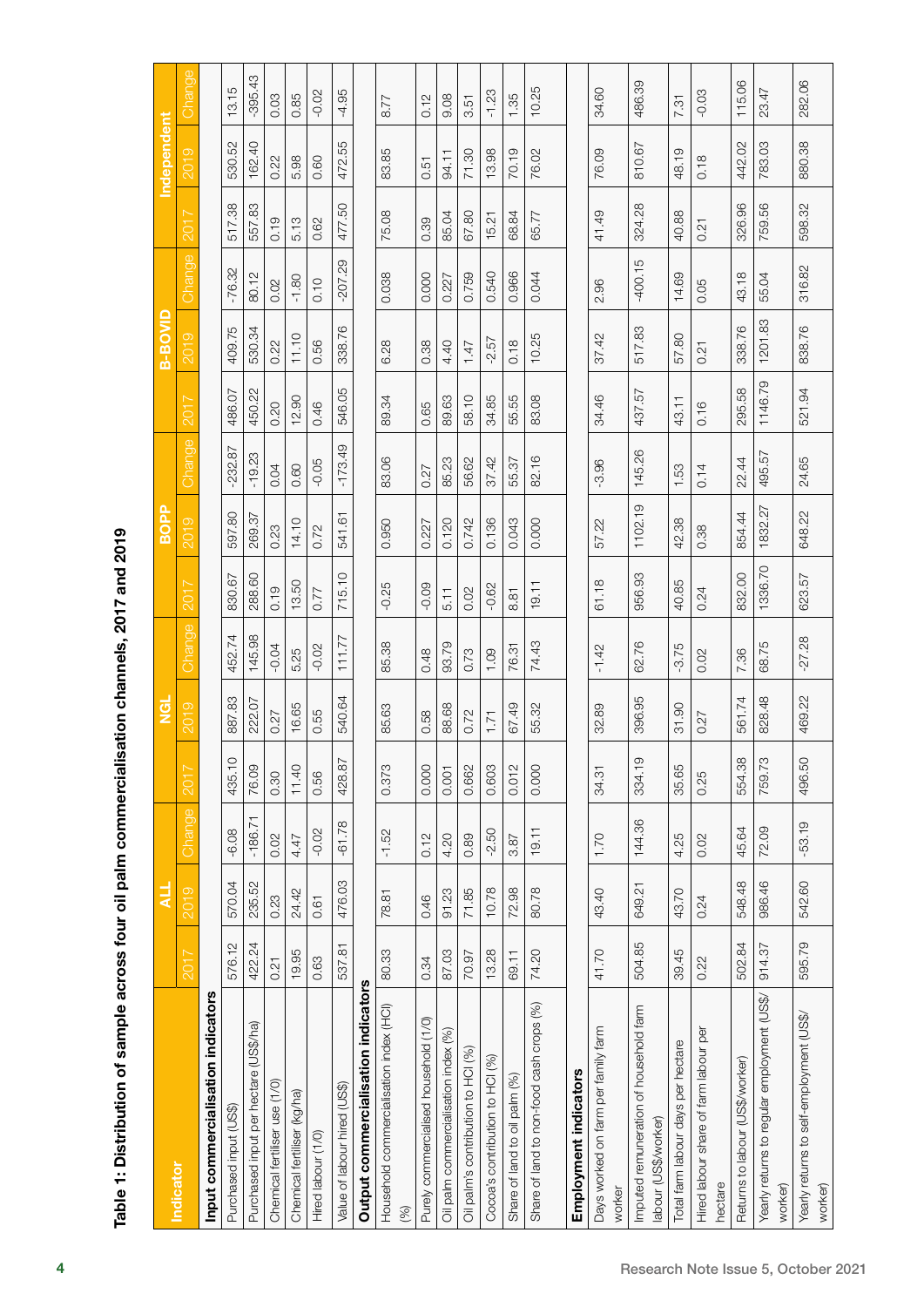|                                                                      |         | ᆗ       |          |         | $\vec{e}$ |          |         | <b>BOPP</b> |          |         | B-BOVID |           |         | <b>Independent</b> |          |
|----------------------------------------------------------------------|---------|---------|----------|---------|-----------|----------|---------|-------------|----------|---------|---------|-----------|---------|--------------------|----------|
| Indicator                                                            | 2017    | 2019    | Change   | 2017    | 2019      | Change   | 2017    | 2019        | Change   | 2017    | 2019    | Change    | 2017    | 2019               | Change   |
| Income poverty indicators                                            |         |         |          |         |           |          |         |             |          |         |         |           |         |                    |          |
| Per capita net income (PPP US\$/capita)                              | 1028.00 | 1512.50 | 484.50   | 1073.58 | 1588.85   | 515.27   | 1578.18 | 1675.52     | 97.34    | 929.24  | 991.39  | 62.15     | 953.00  | 1249.94            | 296.94   |
| Per capita net income (PPP US\$/adult<br>equivalent)                 | 1422.00 | 1720.38 | 298.38   | 1387.10 | 1941.45   | 554.35   | 1952.94 | 1984.92     | 31.99    | 1219.30 | 1232.19 | 12.89     | 1229.00 | 1448.09            | 219.09   |
| Indicator                                                            |         |         |          |         |           |          |         |             |          |         |         |           |         |                    |          |
| Poverty headcount ratio at US\$1.90 PPP/<br>capita/day (%)           | 0.50    | 0.41    | $-0.09$  | 0.41    | 0.32      | $-0.09$  | 0.32    | 0.30        | $-0.02$  | 0.58    | 0.51    | $-0.07$   | 0.60    | 0.42               | $-0.18$  |
| Poverty headcount ratio at US\$1.90 PPP/<br>adult equivalent/day (%) | 0.43    | 0.38    | $-0.05$  | 0.44    | 0.21      | $-0.23$  | 0.21    | 0.18        | $-0.03$  | 0.48    | 0.44    | $-0.04$   | 0.52    | 0.41               | $-0.11$  |
| Household asset indicators                                           |         |         |          |         |           |          |         |             |          |         |         |           |         |                    |          |
| Composite asset index                                                | 0.314   | 0.331   | 0.017    | 0.275   | 0.309     | 0.033    | 0.353   | 0.353       | $-0.001$ | 0.322   | 0.327   | 0.005     | 0.309   | 0.332              | 0.023    |
| Productive asset index                                               | 0.259   | 0.254   | $-0.004$ | 0.246   | 0.247     | 0.001    | 0.301   | 0.282       | $-0.019$ | 0.243   | 0.255   | 0.012     | 0.250   | 0.249              | $-0.001$ |
| Consumer asset index                                                 | 0.346   | 0.365   | 0.019    | 0.303   | 0.340     | 0.037    | 0.389   | 0.388       | $-0.001$ | 0.354   | 0.359   | 0.005     | 0.339   | 0.365              | 0.025    |
| Housing and services asset index                                     | 0.600   | 0.608   | 0.008    | 0.510   | 0.603     | 0.093    | 0.634   | 0.625       | $-0.009$ | 0.580   | 0.588   | 0.008     | 0.614   | 0.610              | $-0.004$ |
| Food security indicators                                             |         |         |          |         |           |          |         |             |          |         |         |           |         |                    |          |
| Minimum dietary diversity for women                                  | 0.18    | 0.16    | $-0.02$  | 0.13    | 0.16      | 0.03     | 0.20    | 0.17        | $-0.03$  | 0.176   | 0.152   | $-0.024$  | 0.19    | 0.17               | $-0.03$  |
| Household dietary diversity share                                    | 0.19    | 0.18    | $-0.01$  | 0.14    | 0.18      | 0.04     | 0.21    | 0.19        | $-0.02$  | 0.168   | 0.178   | 0.010     | 0.18    | 0.18               | 0.00     |
| Experienced moderate or severe food<br>insecurity                    | 0.52    | 0.37    | $-0.15$  | 0.62    | 0.48      | $-0.13$  | 0.50    | 0.43        | $-0.08$  | 0.576   | 0.367   | $-0.209$  | 0.49    | 0.33               | $-0.16$  |
| Subjective poverty indicators                                        |         |         |          |         |           |          |         |             |          |         |         |           |         |                    |          |
| Subjective poverty headcount ratio                                   | 0.205   | 0.271   | 0.066    | 0.211   | 0.144     | $-0.067$ | 0.145   | 0.137       | $-0.008$ | 0.254   | 0.235   | $-0.019$  | 0.212   | 0.205              | $-0.007$ |
| Subjective poverty index                                             | 0.486   | 0.312   | $-0.174$ | 0.504   | 0.302     | $-0.202$ | 0.469   | 0.409       | $-0.06$  | 0.474   | 0.4332  | $-0.0408$ | 0.483   | 0.295              | $-0.188$ |
| Women's empowerment indicators                                       |         |         |          |         |           |          |         |             |          |         |         |           |         |                    |          |
| Plot management decisions relative to<br>men (share)                 | 0.411   | 0.390   | $-0.022$ | 0.330   | 0.284     | $-0.046$ | 0.361   | 0.419       | 0.059    | 0.494   | 0.425   | $-0.068$  | 0.433   | 0.396              | $-0.038$ |
| Output use decisions relative to men<br>(share)                      | 0.420   | 0.390   | $-0.031$ | 0.345   | 0.289     | $-0.056$ | 0.389   | 0.407       | 0.018    | 0.487   | 0.425   | $-0.062$  | 0.437   | 0.398              | $-0.039$ |
| Crop sale decisions relative to men (share)                          | 0.287   | 0.255   | $-0.032$ | 0.273   | 0.198     | $-0.075$ | 0.193   | 0.218       | 0.025    | 0.435   | 0.234   | $-0.202$  | 0.299   | 0.284              | $-0.015$ |
| Crop revenue use decisions relative to<br>men (share)                | 0.271   | 0.258   | $-0.013$ | 0.253   | 0.188     | $-0.066$ | 0.175   | 0.216       | 0.041    | 0.442   | 0.261   | $-0.181$  | 0.280   | 0.287              | 0.007    |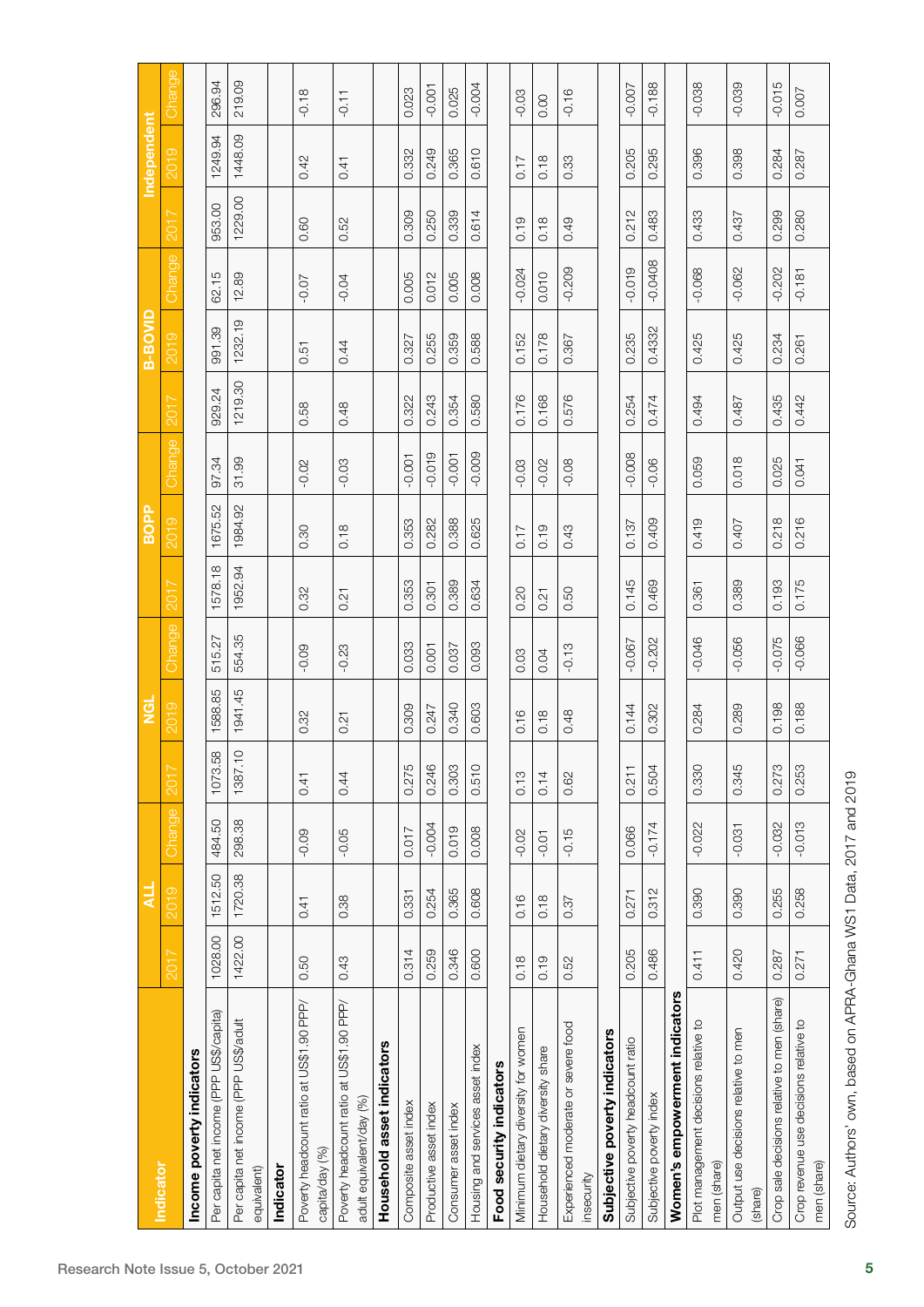## Table 3: P-values from the test for difference between means (2017 versus 2019)

|                                                                     |       |            |             | <b>P-values (2017 versus 2019)</b> |             |
|---------------------------------------------------------------------|-------|------------|-------------|------------------------------------|-------------|
| Indicator                                                           | All   | <b>NGL</b> | <b>BOPP</b> | <b>B-BOVID</b>                     | Independent |
| Input commercialisation indicators                                  |       |            |             |                                    |             |
| Purchased input (US\$)                                              | 0.929 | 0.086      | 0.205       | 0.501                              | 0.871       |
| Purchased input per hectare (US\$/ha)                               | 0.236 | 0.022      | 0.928       | 0.888                              | 0.110       |
| Chemical fertiliser use (1/0)                                       | 0.387 | 0.603      | 0.487       | 0.800                              | 0.361       |
| Chemical fertiliser (kg/ha)                                         | 0.007 | 0.043      | 0.219       | 0.033                              | 0.402       |
| Hired labour (1/0)                                                  | 0.468 | 0.831      | 0.382       | 0.207                              | 0.593       |
| Value of labour hired (US\$)                                        | 0.363 | 0.675      | 0.262       | 0.095                              | 0.955       |
| <b>Output commercialisation indicators</b>                          |       |            |             |                                    |             |
| Household commercialisation index (HCI) (%)                         | 0.373 | 0.950      | 0.038       | 0.083                              | 0.022       |
| Purely commercialised household (1/0)                               | 0.000 | 0.227      | 0.000       | 0.123                              | 0.005       |
| Oil palm commercialisation index (%)                                | 0.001 | 0.120      | 0.227       | 0.031                              | 0.123       |
| Oil palm's contribution to HCl (%)                                  | 0.662 | 0.742      | 0.759       | 0.610                              | 0.514       |
| Cocoa's contribution to HCI (%)                                     | 0.603 | 0.136      | 0.540       | 0.302                              | 0.887       |
| Share of land to oil palm (%)                                       | 0.012 | 0.043      | 0.966       | 0.776                              | 0.000       |
| Share of land to non-food cash crops (%)                            | 0.000 | 0.000      | 0.044       | 0.044                              | 0.002       |
| <b>Employment indicators</b>                                        |       |            |             |                                    |             |
| Days worked on farm per family farm worker                          | 0.418 | 0.692      | 0.400       | 0.544                              | 0.019       |
| Imputed remuneration of household farm labour                       | 0.032 | 0.011      | 0.002       | 0.010                              | 0.000       |
| (US\$/worker)                                                       |       |            |             |                                    |             |
| Total farm labour days per hectare                                  | 0.391 | 0.712      | 0.793       | 0.041                              | 0.181       |
| Hired labour share of farm labour per hectare                       | 0.108 | 0.403      | 0.037       | 0.429                              | 0.619       |
| Returns to labour (US\$/worker)                                     | 0.061 | 0.204      | 0.118       | 0.292                              | 0.014       |
| Yearly returns to regular employment (US\$/worker)                  | 0.047 | 0.038      | 0.000       | 0.871                              | 0.489       |
| Yearly returns to self-employment (US\$/worker)                     | 0.336 | 0.576      | 0.303       | 0.029                              | 0.022       |
| Income poverty indicators                                           |       |            |             |                                    |             |
| Per capita net income (PPP US\$/capita)                             | 0.000 | 0.014      | 0.232       | 0.183                              | 0.041       |
| Per capita net income (PPP US\$/adult equivalent)                   | 0.000 | 0.034      | 0.529       | 0.291                              | 0.044       |
| Poverty headcount ratio at US\$1.90 PPP/capita/<br>day (%)          | 0.014 | 0.034      | 0.046       | 0.039                              | 0.015       |
| Poverty headcount ratio at US\$1.90 PPP/adult<br>equivalent/day (%) | 0.028 | 0.018      | 0.024       | 0.040                              | 0.031       |
| <b>Household asset indicators</b>                                   |       |            |             |                                    |             |
| Composite asset index                                               | 0.033 | 0.106      | 0.976       | 0.848                              | 0.039       |
| Productive asset index                                              | 0.511 | 0.964      | 0.229       | 0.534                              | 0.860       |
| Consumer asset index                                                | 0.033 | 0.106      | 0.976       | 0.848                              | 0.039       |
| Housing and services asset index                                    | 0.286 | 0.000      | 0.683       | 0.746                              | 0.657       |
| <b>Food security indicators</b>                                     |       |            |             |                                    |             |
| Minimum dietary diversity for women                                 | 0.006 | 0.046      | 0.102       | 0.195                              | 0.003       |
| Household dietary diversity share                                   | 0.244 | 0.000      | 0.043       | 0.478                              | 0.523       |
| Experienced moderate or severe food insecurity                      | 0.000 | 0.124      | 0.266       | 0.015                              | 0.000       |
| Subjective poverty indicators                                       |       |            |             |                                    |             |
| Subjective poverty headcount ratio                                  | 0.178 | 0.034      | 0.664       | 0.248                              | 0.612       |
| Subjective poverty index                                            | 0.021 | 0.041      | 0.025       | 0.589                              | 0.000       |
| <b>Women's empowerment indicators</b>                               |       |            |             |                                    |             |
| Plot management decisions relative to men (share)                   | 0.241 | 0.310      | 0.163       | 0.203                              | 0.139       |
| Output use decisions relative to men (share)                        | 0.095 | 0.216      | 0.663       | 0.251                              | 0.121       |
| Crop sale decisions relative to men (share)                         | 0.169 | 0.198      | 0.614       | 0.006                              | 0.654       |
| Crop revenue use decisions relative to men (share)                  | 0.596 | 0.263      | 0.411       | 0.017                              | 0.834       |

Source: Authors' own, based on APRA WS1 Data, 2017 and 2019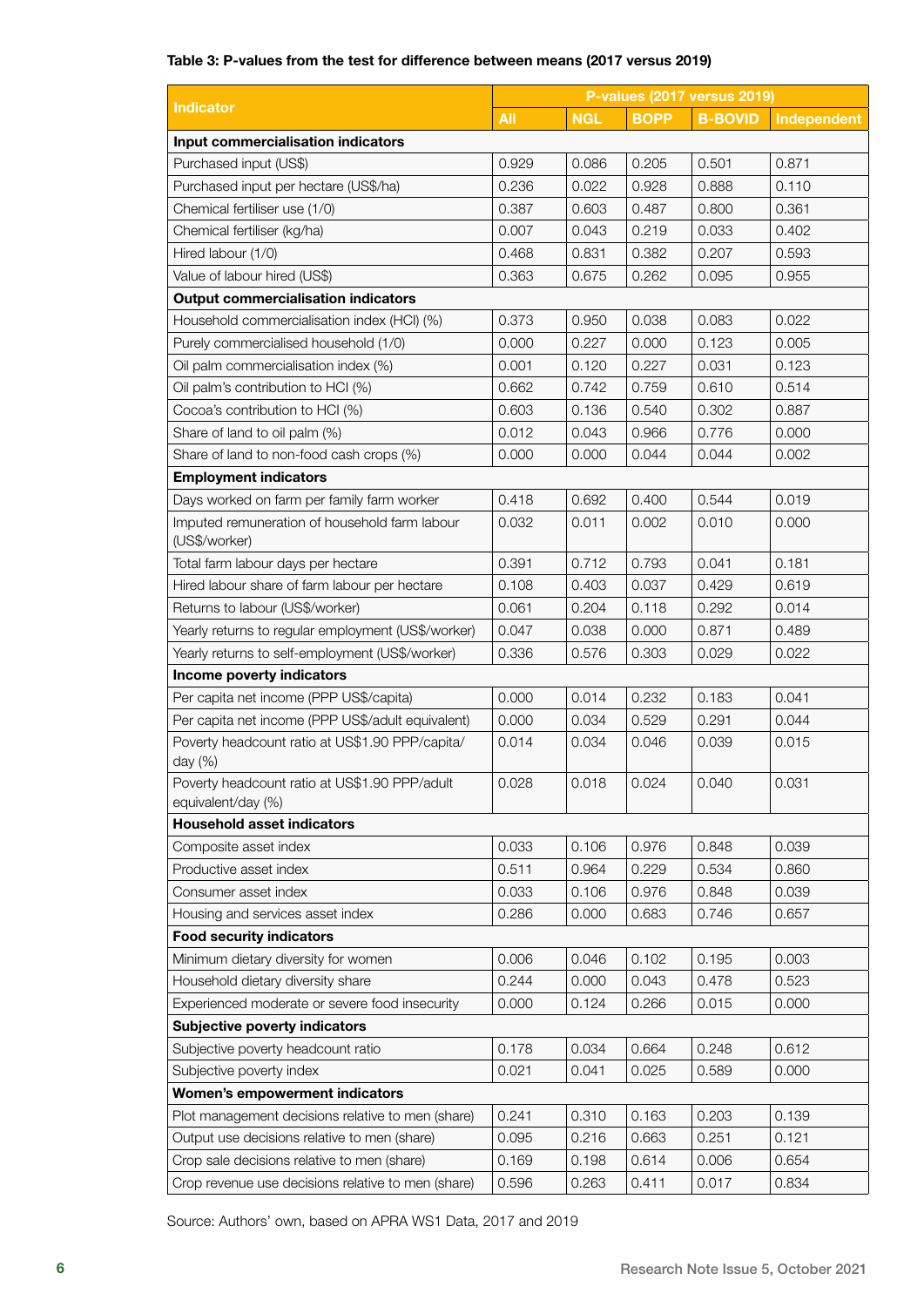## *Conclusions*

This report aims to assess the changes in key agricultural commercialisation and key household outcome indicators in south-western Ghana between 2017 and 2019. We analysed changes in broad APRA indicators such as agricultural commercialisation indicators, poverty, food security, employment, and women empowerment. Overall, we find significant changes in certain agricultural commercialisation indicators (the quantity of chemical fertiliser used per hectare, the oil palm commercialisation index, the share of land devoted to oil palm, and the share of land devoted to non-food cash crops), poverty (per capita net income, poverty headcount ratio, and the subjective poverty index), food security (minimum dietary diversity for women, and the incidence of moderate or severe food insecurity), and employment (the imputed remuneration for household farm worker, and the yearly returns to regular employment). However, we find no significant changes in twomen's empowerment indicators in the study area over the period. Our findings suggest that between 2017 and 2019 there were marked differences in the changes in agricultural commercialisation indicators and household outcomes in the study area.